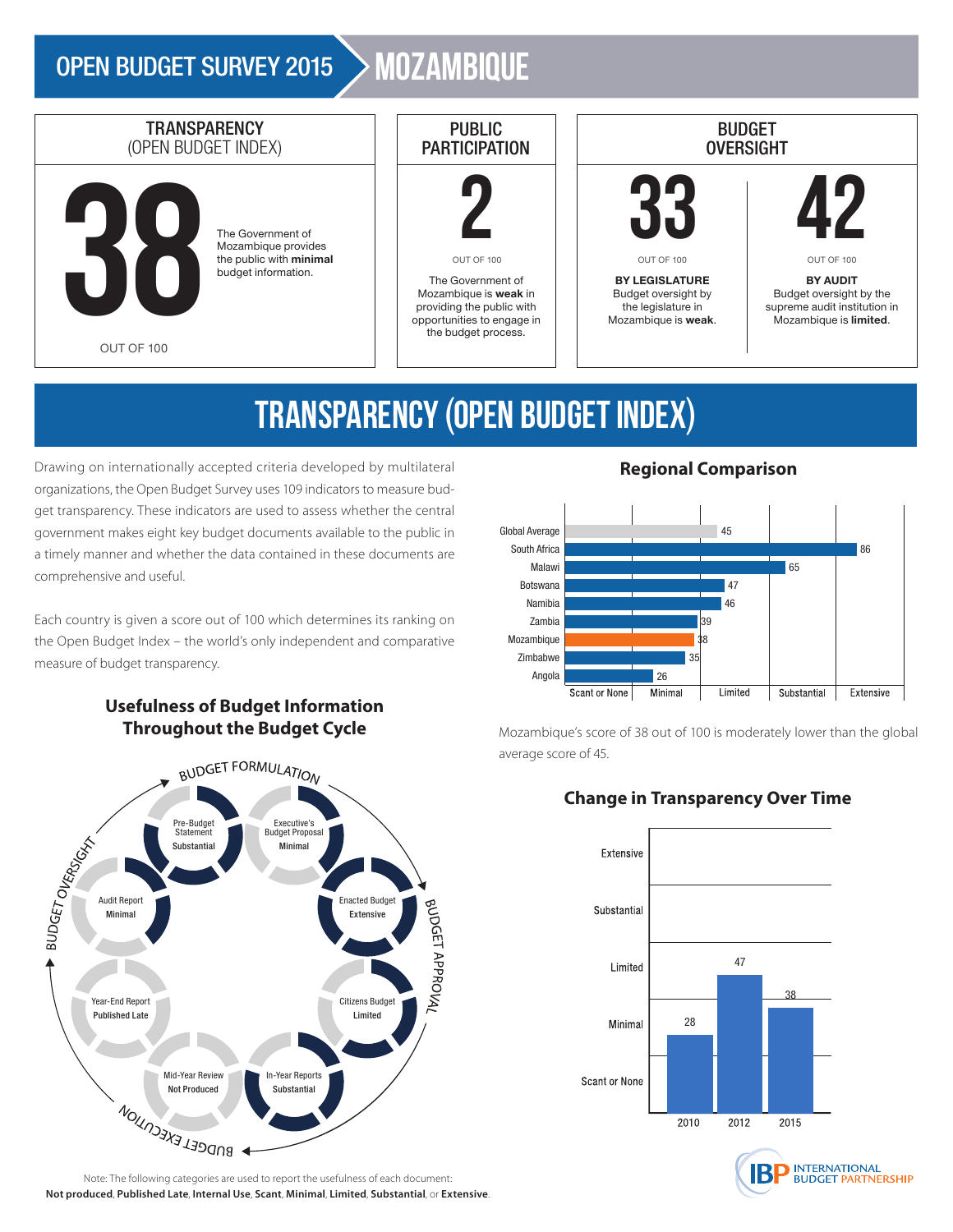## TRANSPARENCY (OPEN BUDGET INDEX)

### **The Availability of Budget Documents Over Time**



Mozambique's score of 38 on the 2015 Open Budget is lower than its score in 2012.

Moreover, the Government of Mozambique has been inconsistent in which documents are made publicly available in a given year.

Since 2012, the Government of Mozambique has increased the availability of budget information by:

- Publishing the Citizens Budget.
- Improving the comprehensiveness of the Pre-Budget Statement.

However, the Government of Mozambique has decreased the availability of budget information by:

- Failing to publish the Year-End Report in a timely manner.
- Failing to publish a Mid-Year Review.

Moreover, the Government of Mozambique has failed to make progress in the following ways:

- Publishing an Executive's Budget Proposal that only contains minimal budget information.
- Publishing an Audit Report that only contains minimal budget information.

### Public Participation

Evidence suggests that transparency alone is insufficient for improving governance, and that public participation in budgeting can maximize the positive outcomes associated with greater budget transparency.

To measure public participation, the Open Budget Survey assesses the degree to which the government provides opportunities for the public to engage in budget processes. Such opportunities should be provided throughout the budget cycle by the executive, the legislature, and the supreme audit institution.



### **Regional Comparison**

### **Elements of Public Participation**



Mozambique's score of 2 out of 100 indicates that the provision of opportunities for the public to engage in the budget process is **weak.** This is lower than the global average score of 25.

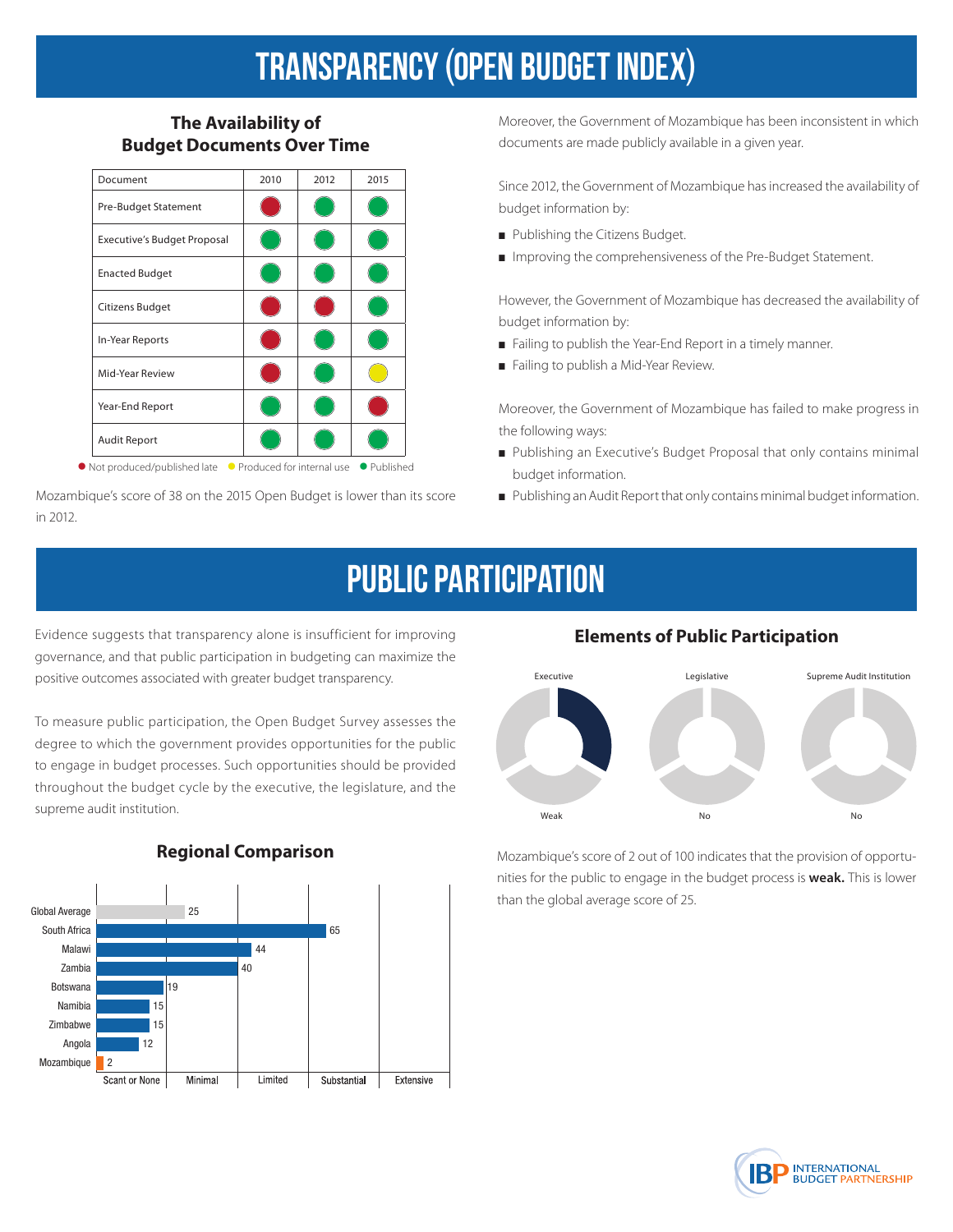### Budget Oversight

The Open Budget Survey examines the extent to which legislatures and supreme audit institutions are able to provide effective oversight of the budget. These institutions play a critical role – often enshrined in national constitutions – in planning budgets and overseeing their implementation.

### **Oversight by the Legislature**



The legislature provides **weak** oversight during the planning stage of the budget cycle and **weak** oversight during the implementation stage of the budget cycle. The legislature does not have a specialized budget research office, and, in both law and practice, the legislature is not consulted prior to the virement of funds in the Enacted Budget, spending any unanticipated revenue, and spending contingency funds that were not identified in the Enacted Budget.

### **Oversight by the Supreme Audit Institution**



The supreme audit institution provides **limited** budget oversight. Under the law, it has significant discretion to undertake audits as it sees fit. Moreover, the head of the supreme audit institution cannot be removed without legislative or judicial approval, which bolsters its independence. Finally, the supreme audit institution is provided with insufficient resources to fulfill its mandate and has no quality assurance system in place.

### **RECOMMENDATIONS**

#### **Improving Transparency**

Mozambique should prioritize the following actions to improve budget transparency:

- Publish in a timely manner a Year-End Report and a Mid-Year Review.
- Increase the comprehensiveness of the Executive's Budget Proposal by presenting more information on the classification of expenditures for future years and on the classification of expenditures for prior years.

#### **Improving Participation**

Mozambique should prioritize the following actions to improve budget participation:

- Establish credible and effective mechanisms (i.e., public hearings, surveys, focus groups) for capturing a range of public perspectives on budget matters.
- Hold legislative hearings on the budgets of specific ministries, departments, and agencies as well as on audit reports at which testimony from the public is heard.
- Establish formal mechanisms for the public to assist the supreme audit institution to formulate its audit program and participate in audit investigations.

#### **Improving Oversight**

Mozambique should prioritize the following actions to strengthen budget oversight:

- Establish a specialized budget research office for the legislature.
- In both law and practice, ensure the legislature is consulted prior to the virement of funds in the Enacted Budget, the spending of any unanticipated revenue, and the spending of contingency funds that were not identified in the Enacted Budget.
- Ensure the supreme audit institution has adequate funding to perform its duties, as determined by an independent body (e.g., the legislature or judiciary).